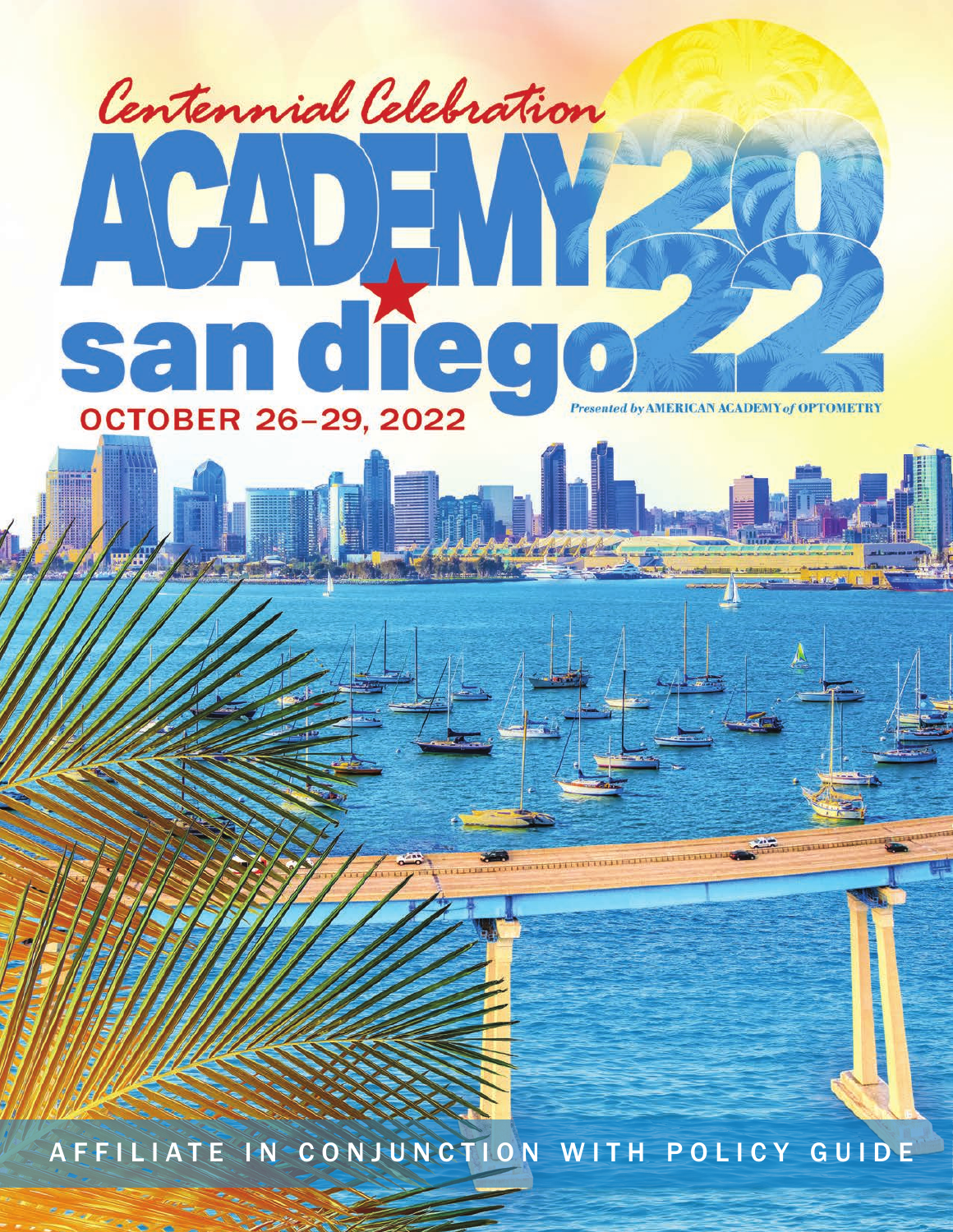AFFILIATE & ICW EVENTS *Get involved!*

The American Academy of Optometry (AAO) recognizes the need for groups to meet with industry colleagues and staff while attending Academy 2022 San Diego. These rules and regulations apply to any group which has business related to the field of optometry and vision sciences. Events can be held during Academy 2022 San Diego from Monday, October 24 through Saturday, October 29. All groups are responsible for having their representatives and/or official third parties produce events in compliance with the rules and regulations set forth by the Academy.

## WHO can apply for affiliate/ICW events?

- $\bullet$  exhibitors
- non-profit organizations
- **•** universities
- government agencies

For-profit non-exhibitors are not eligible to apply for meeting space unless they meet the exemption criteria. The Academy will allow companies with products or services in exploratory stages or those which have not yet received FDA approval to host small meetings. For more information and to receive approval prior to applying, for-profit non-exhibitors should contact:

#### **Adrienne Wilhoite Manager, Exhibits & Corporate Support adriennew@aaoptom.org**

## WHAT event types are approved?

- committee or investor meetings Committees, task forces or advisory board meetings.
- focus groups, market research or investigator meetings Informal fact-finding groups brought together to assess the feasibility of a product, procedure or results of a study.
- hospitality or social events Non-educational activities that include breakfasts, dinners, receptions, or other social events including alumni receptions. These activities can not promote products.
- staff or board meetings Limited to company employees or members of the board. Includes press meetings and sales meetings.

### Events NOT approved.

- educational events Educational activities (CE or non-CE) including summits, symposia, dinners and/or CE-based presentations.
- promotional presentations Any product-related presentation.

### Event type not listed?

If your event type is not listed above, contact our event operations team for approval prior to applying at affiliates@aaoptom.org.

## WHEN can approved events be held?

- Monday, October  $24 -$ Saturday, October 29 6:30 a.m. — 11:00 p.m.
- Alumni Receptions Friday, October 28  $5:30 - 7:30$  p.m.

#### For-profit approved hours:

- Monday, October 24 6:30 a.m. — 11:00 p.m.
- Tuesday, October 25 6:30 a.m. — 11:00 p.m.
- •Wednesday, October 26 6:30 — 9:00 a.m., after 6:00 p.m. *\*50 people or less from 8:00 a.m. — 9:00 a.m.*
- Thursday, October 27 6:30 — 9:00 a.m., after 6:00 p.m. *\*50 people or less from 8:00 a.m. — 9:00 a.m.*
- Friday, October 28  $6:30 - 9:00$  a.m.,  $5:30 - 7:00$  p.m. *\*50 people or less from 8:00 a.m. — 9:00 a.m.*

*Save thedate!* Centennial Celebration 8:30 — 11:30 p.m.

• Saturday, October 29 6:30 a.m. — 6:00 p.m.

> *\*For-profit companies can host events or meetings during the times listed from Wednesday through Saturday but are restricted to 50 people or less.*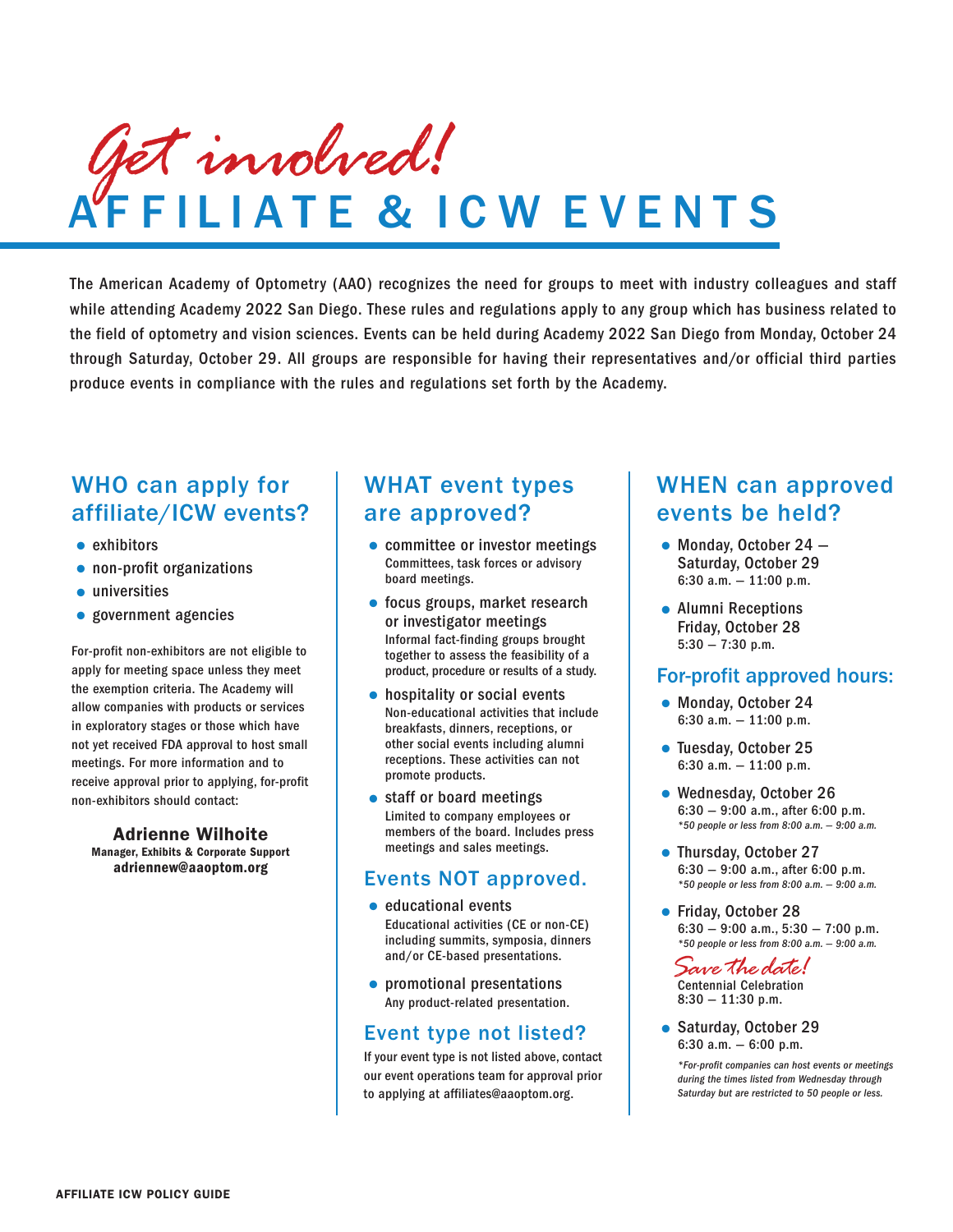





## WHERE will approved events be held?

The Academy controls all meeting, social event space, and suites in contracted hotels and the convention center during Academy 2022 San Diego. The venue will not reassign space without the explicit consent of the Academy. Events will be assigned to the best possible locations based on availability, on a first-come, first-served basis with the caveat that there are a multitude of competing requests for space.

If, because of space limitations at the Academy's contracted venues, an organization or company needs to secure space for an event or function at another host city venue *(not a contracted Academy space)* you must first submit an online space request. The Academy must review and approve the purpose, date, and time of the proposed event, as well as the need to go outside the contracted properties for space. Once approved, you may contact the venue directly.

There is no available meeting space at the San Diego Convention Center. Anyone interested in space at the convention center must reserve an Expo Suite in the exhibit hall. We have limited availability.

## HOW does the application process work?

Exhibitors, non-profit organizations, universities, and government agencies wishing to host an Affiliate or ICW event must apply to be considered. Once we have received your application, an invoice for payment will be sent to you. The invoice MUST be paid in full before any meeting space will be assigned to you. When you receive your invoice, please be sure to pay as soon as possible to secure your space. If your event spans multiple days, each day must be submitted as an individual request. A credit card is required to request space. Companies wishing to hold a meeting during Academy 2022 San Diego will receive a confirmation including the location, the meeting room assignment and meeting date/time.

#### Application fees:

The fee per application is an administrative fee that offsets Academy 2022 San Diego's overall costs and will be charged upon receipt of the application. A credit card is required to request space. The fee does not include any room rental, food and beverage, audiovisual, or any other costs associated with hosting your event. All financial arrangements associated with planned events are the sole responsibility of the organization, third party, or provider and must be made directly with the assigned venue. The Academy assumes no financial responsibility for any costs or damages incurred for such events.

Each Affiliate or ICW event must have its own application. If your event spans multiple days, each day must be submitted as an individual request.

- non-profit organizations, government agencies: \$250 per application
- universities: \$250 per application
- exhibitors: \$500 per application
- •for-profit non-exhibitors *(if approved)*: \$1,500 per application
- •Academy sections, SIGs, committees: fee not applicable, no credit card required

All space requests, or changes submitted after Friday, June 10, will incur a late fee of \$250 in addition to the standard application fee. All space requests, or changes submitted after Friday, July 29, will incur a late fee of \$500 in addition to the standard application fee. No new meeting requests will be accepted after Friday, August 26.

If an exhibiting company cancels its exhibit space, all approved event space for that company will also be cancelled. There are no refunds for cancelled event space.

To apply or for more information, contact affiliates@aaoptom.org.